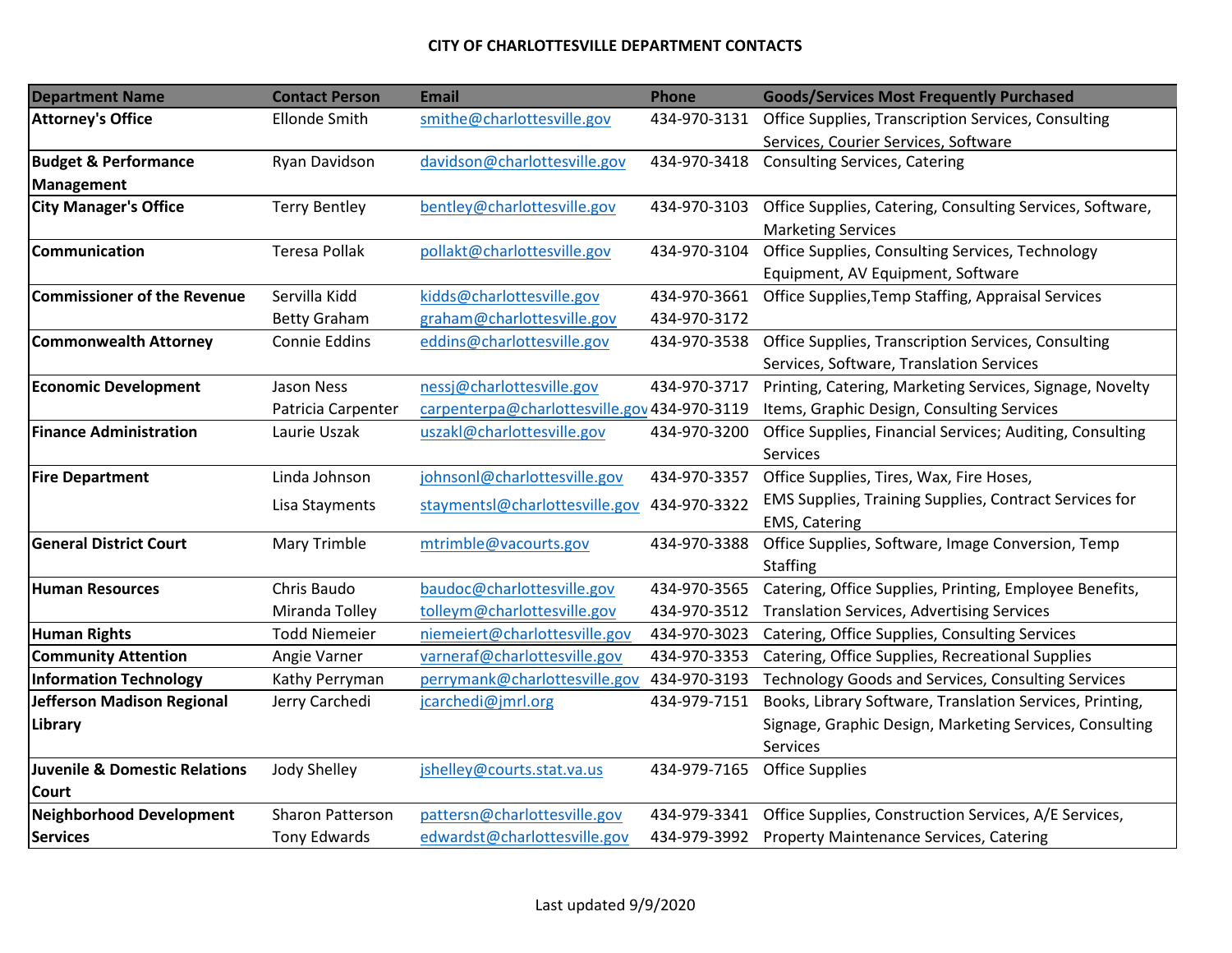## **CITY OF CHARLOTTESVILLE DEPARTMENT CONTACTS**

| <b>Department Name</b>                     | <b>Contact Person</b>     | <b>Email</b>                   | <b>Phone</b> | <b>Goods/Services Most Frequently Purchased</b>               |
|--------------------------------------------|---------------------------|--------------------------------|--------------|---------------------------------------------------------------|
| <b>Parks &amp; Recreation (Parks)</b>      | Donna Jones               | jonesdo@charlottesville.gov    | 434-970-3589 | Construction Services, A/E Services, Maintenance Supplies     |
| <b>Parks &amp; Recreation (Recreation)</b> | <b>Frannie Henley</b>     | henley@charlottesville.gov     | 434-970-3260 | Office Supplies, Pool Chemicals, Recreation Supplies,         |
|                                            | Vic Garber                | garberv@charlottesville.gov    | 434-979-3354 | Custodial Services, Aquatic Maintenance Services              |
|                                            | <b>Will Bassett</b>       | bassett@charlottesville.gov    | 434-979-3298 |                                                               |
| <b>Police</b>                              | Nahid Amin                | aminn@charlottesville.gov      | 434-970-3275 | Police Supplies/ Equipment, Office Supplies, Software,        |
|                                            | Police Corporal Troy Hunt | huntt@charlottesville.gov      | 434-970-3937 | Police Technology Goods                                       |
| <b>Procurement &amp; Risk</b>              | Donna Hoy                 | purchasing@charlottesville.gov | 434-970-3860 | Office Supplies, Document Destruction                         |
| <b>Management</b>                          |                           |                                |              |                                                               |
| Public Works/ Environmental                | Kristel Riddervold        | riddervold@charlottesville.gov | 434-970-3631 | <b>Office Supplies</b>                                        |
| <b>Public Works/ Facilities</b>            | <b>Judy Mullins</b>       | mullinsj@charlottesville.gov   | 434-970-3302 | <b>Construction Management Services, Construction Testing</b> |
| <b>Development</b>                         |                           |                                |              | Services, A/E Services                                        |
| <b>Public Works/ Facilities</b>            | <b>Gerry Martin</b>       | marting@charlottesville.gov    | 434-970-3645 | Office Supplies, Custodial Supplies, Maintenance Supplies,    |
| <b>Maintenance</b>                         | Sol Stella                | stellams@charlottesville.gov   | 434-970-3981 | <b>HVAC/Electrical Supplies,</b>                              |
|                                            | <b>Bill Strother</b>      | strotherb@charlottesville.gov  | 434-970-3665 | HVAC, Electrical, Structural and Energy Management            |
| Public Works/ Fleet                        | <b>Bobbie Gibson</b>      | gibsonr@charlottesville.gov    | 434-970-3852 | Shop Supplies, Automotive Parts, Fuel, Lubricants and Oil     |
| Maintenance                                |                           |                                |              |                                                               |
|                                            | <b>Kristy Hoover</b>      | hooverkl@charlottesville.gov   | 434-970-3850 |                                                               |
| <b>Public Works/ Public Service</b>        | Jonathan Dean             | deanjo@charlottesville.gov     | 434-970-3900 | Construction Services, Public Works Equipment, Uniforms       |
|                                            | Marty Silman              | silmanm@charlottesville.gov    | 434-970-3071 |                                                               |
| <b>Public Works/ Traffic</b>               | Mike Harlow Jr.           | hawlowma@charlottesville.gov   | 434-981-8736 | Traffic Sign Goods and Services, Graphic Design Services      |
| <b>Public Works/ Utilities</b>             | Kathryn McNannay          | mcnannay@charlottesville.gov   | 434-970-3810 | Construction Services, A/E Services                           |
| Transit                                    | Christina Downey          | downeyc@charlottesville.gov    | 434-970-3849 | Maintenance Supplies for BOCs and Transit Buses, Tools        |
|                                            |                           |                                |              | and Repair Equipment, Cleaning Supplies, Office Supplies,     |
|                                            |                           |                                |              | Custodial Services, Radio and Dispatch Equipment, Buses,      |
|                                            |                           |                                |              | <b>Tires</b>                                                  |
| <b>Pupil Transportation</b>                | Sherri Eubanks            | eubanks@charlottesville.gov    | 434-970-3786 | Maintenance Supplies for BOCs and Transit Buses, Tools        |
|                                            |                           |                                |              | and Repair Equipment, Cleaning Supplies, Office Supplies,     |
|                                            |                           |                                |              | Custodial Services, Radio and Dispatch Equipment, Buses,      |
|                                            |                           |                                |              | <b>Tires</b>                                                  |
|                                            |                           |                                |              |                                                               |
|                                            |                           |                                |              |                                                               |